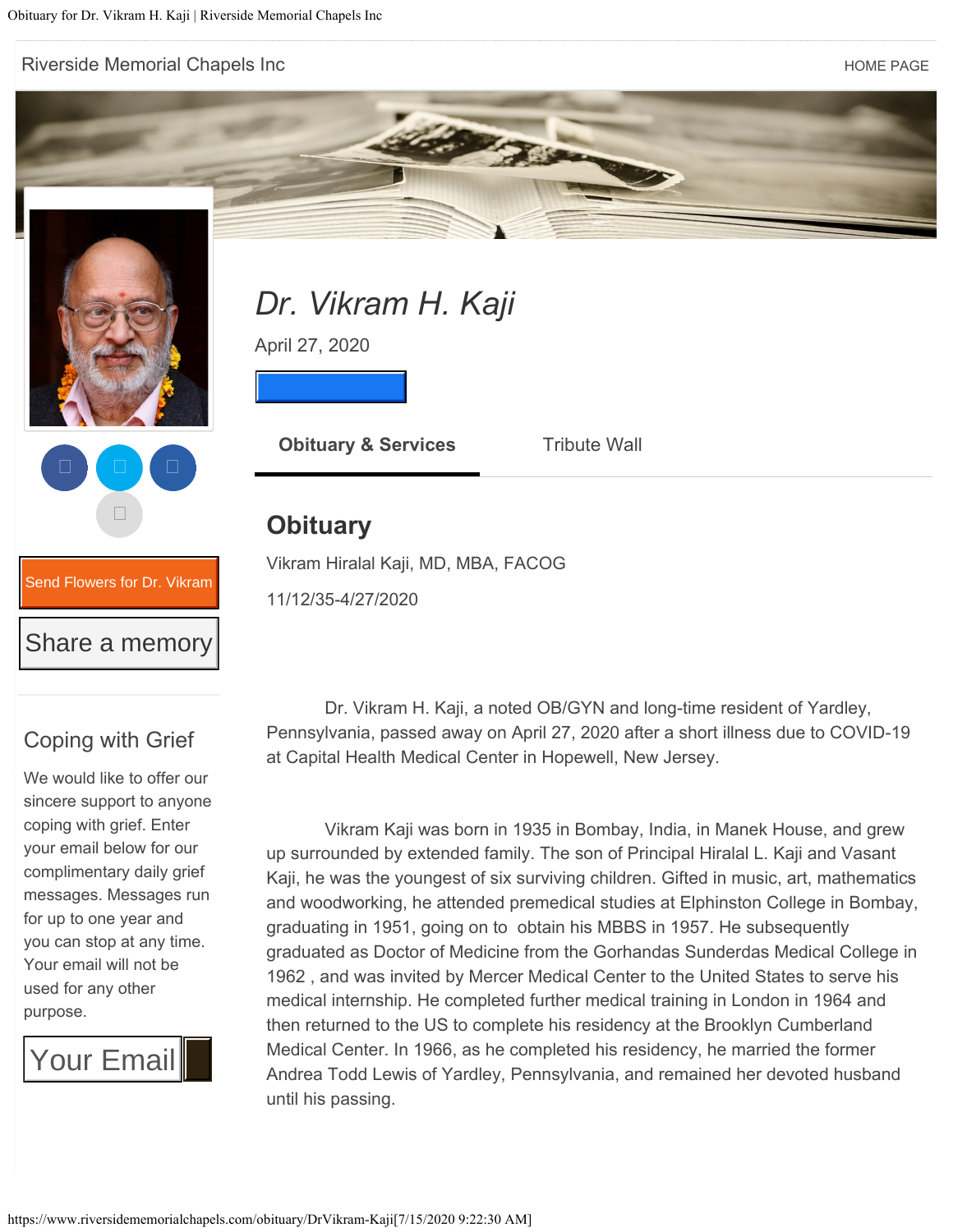Dr. Kaji began his professional career at the Neighborhood Health Center in Trenton, New Jersey before assuming the practice of Dr. Percy Smith. Over the ensuing decades, he built a large private OB/GYN practice with offices in Yardley, Pennsylvania as well as in Trenton and Bordentown, New Jersey. As the practice expanded he was joined by the late Dr. George Shepard, and later by Dr. Alicia Tesoro. During this time, he also worked extensively for Planned Parenthood and Mercer Regional Medical Group. In discussions with his granddaughter Maddelena Kaji recently, he explained that he chose OB/GYN as a specialty because it was a "happy-ending specialty with babies being born, making sure that mother and child are healthy, and it was as simple as that." Although he entered medical studies as a teenager at his father's direction, it quickly became his "duty and pride" in life.

 Dr. Kaji was not afraid to use new methods or approaches in the delivery of obstetrical and gynecological care, focusing on the needs of patients and their families to be part of the birthing process when that practice was far from the norm. In the 1970's, Dr. Kaji pioneered the concept of the out-of-hospital "birthing room" in the mid 1970's, first in Bordentown, New Jersey and then in Yardley, Pennsylvania, allowing women to have the experience of childbirth in a more home-like and nurturing environment, although this idea was considered somewhat radical at the time. He was also was one of initial advocates for the involvement of midwives, employing Susan DeSantis CNM .

 Although he also practiced at St. Mary's Hospital in Langhorne, Pennsylvania and Helene Fuld in Trenton, Dr. Kaji spent the majority of his career on the staff of Mercer Medical Center, and his children have many fond memories of being taken to the hospital by their father, sitting in the call room where he spent many hours, being held up on his shoulders to peek into the nursery, taking two cars to every event in their childhood should he be called in for a delivery, and hearing the inevitable buzz of the radio beeper. As part of a small practice, Dr. Kaji was frequently called in at all hours, including a memorable event in the 1980's when he had to have the police transport him by snowmobile to St. Mary's during a blizzard.

 Dr. Kaji did not discriminate in his care between those with or without insurance, and kept an office in Trenton at 740 West State Street for decades to help care for those patients. As part of his personal commitment to helping others, which he did throughout his life, he also helped support communities in his homeland of India, endowing and supporting the construction of facilities and structures at the Apang Manav Mandal in Ahmedabad, India, including the Smt. Vasantben Hiralal Kaji Girls Hostel and the Kalindi Kaji Fashion And Apparel Design Training Center. For decades throughout his life, he supported the education of the children of many friends and acquaintances from India, opening his home to them for years at a time and paying for their education at Temple University.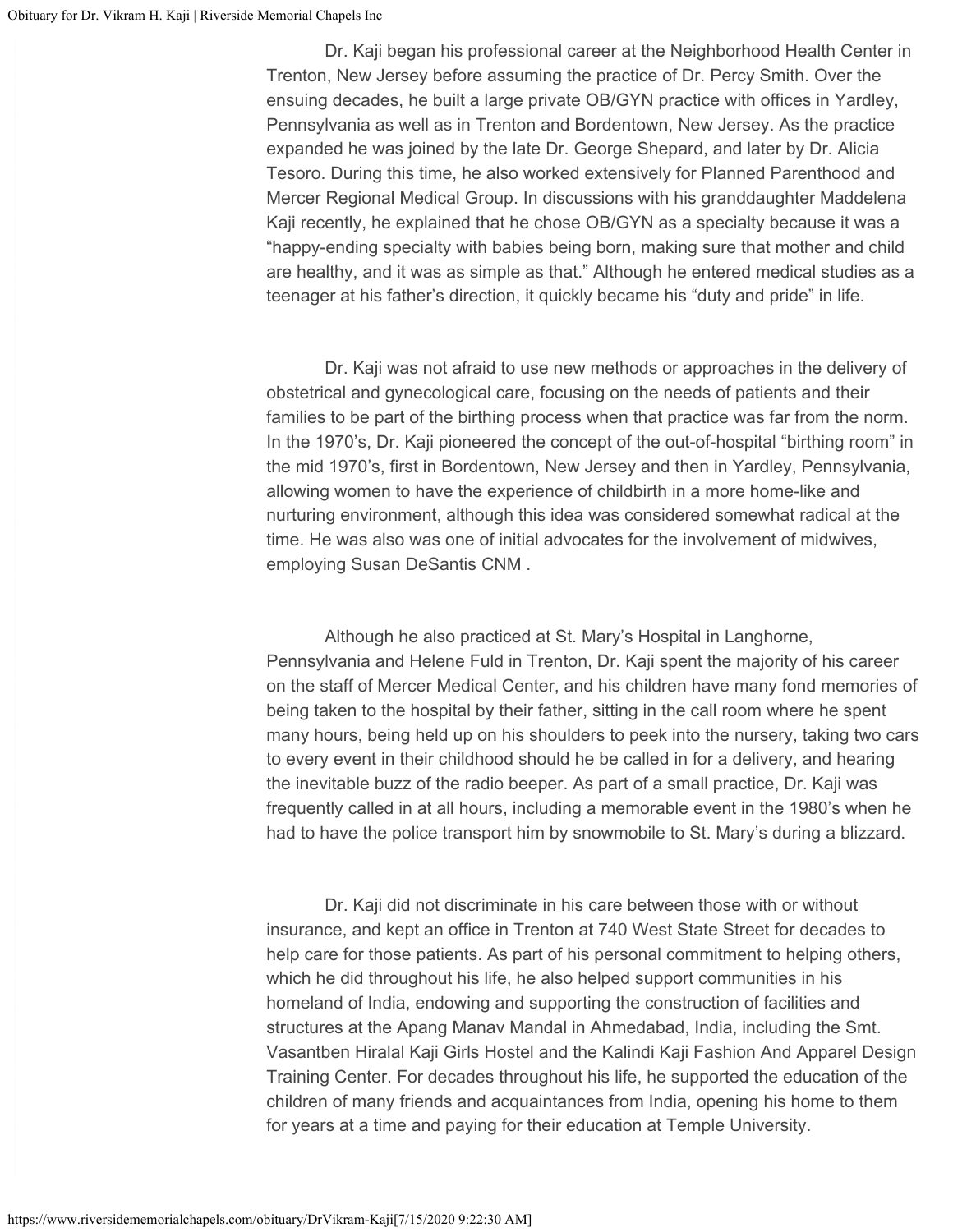Although medicine was certainly a calling for Dr. Kaji, he took great pleasure outside of work in spending time with friends and family. From his earliest days in India, he was a mentor to his younger nieces and formed close bonds with his older and younger cousins, whether helping them with homework, giving them rides on his scooter, excelling at table tennis, or listening together to the family radio. After emigrating to the U.S., he was a mentor and friend for many relatives as they came to the U.S. and began their own families here, always available for advice and support, often opening his home to them. Throughout his life, he had no greater joy than spending time with family and would think nothing of driving hours to visit with his relatives or flying regularly to India for extensive visits with his sisters and brothers, introducing his children to the country of his birth. The same joy in fellowship with others extended to his work life, and he was quite famous for having large gathering of work colleagues, friends and families during the holidays or at the New Jersey Shore. In later life, he enjoyed taking trips with his children and grandchildren, and was rarely without a camera strap around his neck. In leisure time with his children, he enjoyed tennis, racquetball, miniature golf, carrom and enjoyed card games at home with Andrea. In his later years, he became enamored with "latch hooking", and made many wonderful keepsakes for his children and grandchildren which they treasure. Never content to let his mind rest, you could also say he was addicted to Soduku, sharing that love with his granddaughters.

 When describing Dr. Kaji, both colleagues and family alike are quick to mention his quiet stability , his unflappable and peaceful nature and his approach to life. He was an accepting and kind person, and always looked for and found the best in everyone he knew. He faced both the joys and travails of life with equal composure. He was adventurous and an eternal optimist, and did not waste time second-guessing himself or looking backwards, always making plans for the future. Both professionally and personally, he was a role model for his children and family, always stressing the importance of education and family ties. He had a wonderful sense of humor, and enjoyed nothing more than joking around and being silly with his grandchildren.

 Dr. Kaji leaves behind his devoted wife, Andrea Todd Lewis Kaji, and his brother Kanishka H. Kaji, of Ahmedabad, India, in addition to many nieces,nephews and cousins in India, Canada and the U.S. He also leaves behind his three loving children: son Arjun Vikram Kaji, MD of Tallahassee, FL, daughter-in-law Diane Robinson Kaji ARNP, son Ashwin Lincoln Vikram Kaji of Holland, Pennsylvania and daughter-in-law Roseann Kaji, and daughter Naomi Vikram Mardesich NP of Tallahassee, Florida (predeceased by his late son-in-law Patrick Mardesich MD), in addition to grandchildren Mina Kaji, Anna Kaji, Maddelena Kaji, Rohan Kaji, Ajay Kaji, Michael Nimmo, Daniel Nimmo, Casey Wilson (Nimmo), Mira Mardesich, Brennan Mardesich, and Nicole Mardesich.